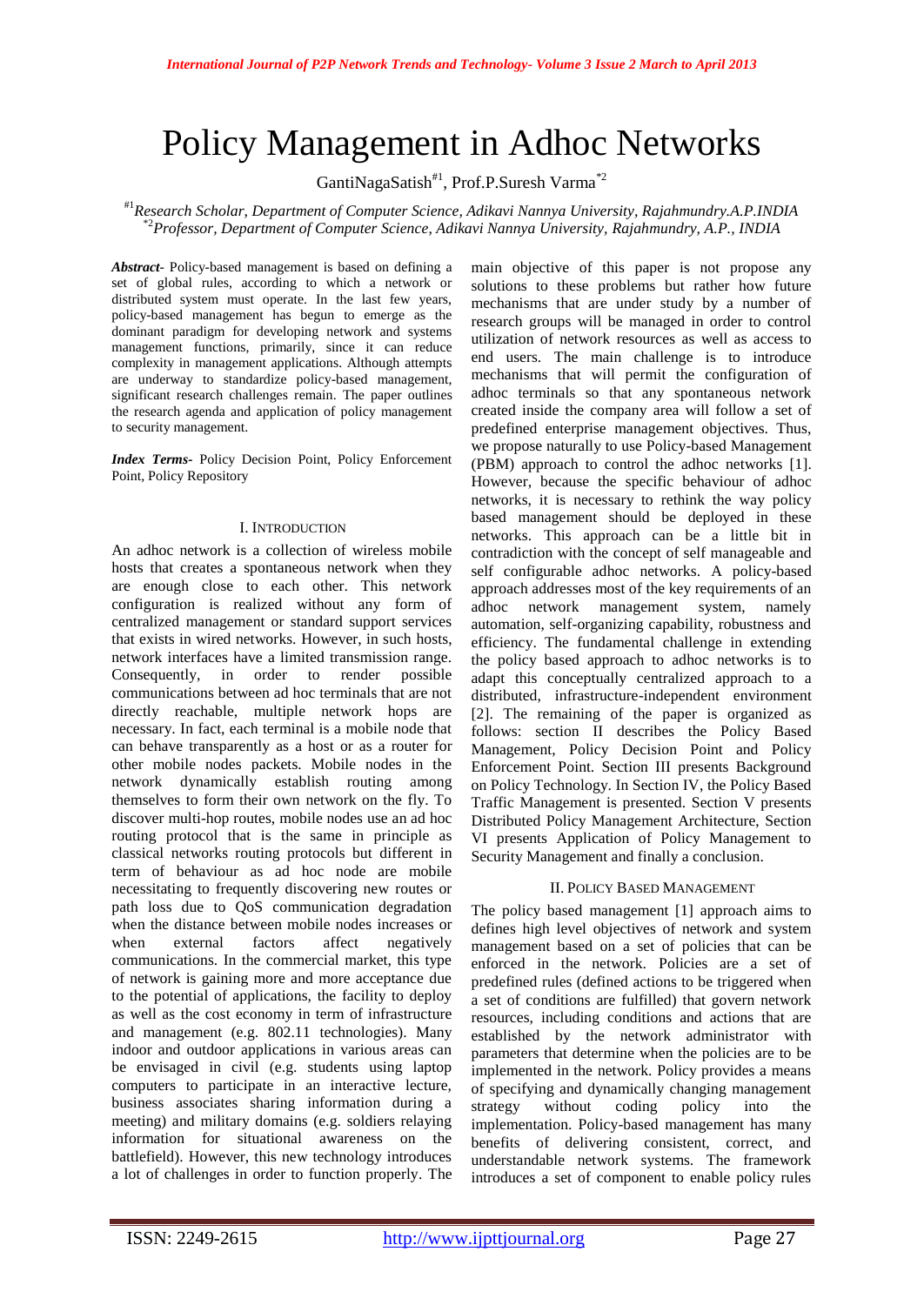definition, saving and enforcing. These components are the Policy enforcement Point (PEP) and the Policy Decision Point (PDP)[1]. The PEP component is a policy decision enforcer located at the network and system equipment's boundary. The PDP is the decision-making component which role is to perform the policy defined the manager. The PDP is responsible for the high level decision-making that consists of retrieving policy, interpreting policy, detecting policy conflicts, etc and enforcing the decision in the network through the PEP. It interacts with PEPs that are located in or near managed equipment to exchanging control information and/or decisions. Mainly, the PEP performs metering which consists of network monitoring and controlling for the purpose of detecting or performing any changes in the network in order to fulfill high level policies.



Fig 1. Policy Based Management Architecture

## *A. Policy Decision Point (PDP)*

The PDP [1] or policy server is a logical component responsible for the high level decision-making. The PDP decision is based on policies retrieved from the policy repository as well as on level network information collected from network management entities. The policy server generally retrieves policy from the policy repository, interprets and translates them into a format that can be used to enforce decision in the network through Policy Enforcement Points.

#### *B. Policy Enforcement Point (PEP):*

PEP [1] is a network device (a router, a switch, an end-host) which requests and applies policy-based decisions from one or more PDP. PEP is also responsible for collecting the necessary information about the current network state, the traffic situation, transmission errors as well as any relevant information and reporting them to the PDP.

There is no standard way of defining policy but there are some definitions put forward by academic researchers. Policy is predetermined action statement for such action patterns that are repeated by entities involved in a network under certain systems conditions when they are met. More concisely, policy is set of rules to administer, manage and control the access to network resources and services. Each policy is a rule containing four components, namely conditions, actions, priority and role. The conditions associated with a policy rule specify if the policy is applicable. We say a policy is applicable when the conditions associated with the rule evaluate to true. If a policy is applicable, then the set of actions associated with the policy gets executed. The priority is a non-negative integer that indicates the relative importance of the associated policy. The priority value determines which policy must be applied when there are multiple applicable policies with potentially conflicting actions (e.g., one policy may allow access to data, while another blocks it). Finally, the role defines the context in which the policy will be relevant. The policies are stored in a policy repository.

#### IV. POLICY ENFORCEMENT IN A WIRELESS ADHOC NETWORK

Policy enforcement is always dependent on the ability of the various devices in the network to implement the policies, which may include permitting or blocking traffic from specific hosts or applications, permitting or blocking traffic of specific type, and so on. Network management policies in traditional enterprise wire-line networks are typically enforced by the routers in the network or other network devices therefore advantageous for each node to act as a policy enforcement point (PEP) and have the ability to accept requests from the policy management system and enforce the various policies based on those requests.



Fig2: Policy Based Architecture Components

III. BACKGROUND ON POLICY TECHNOLOGY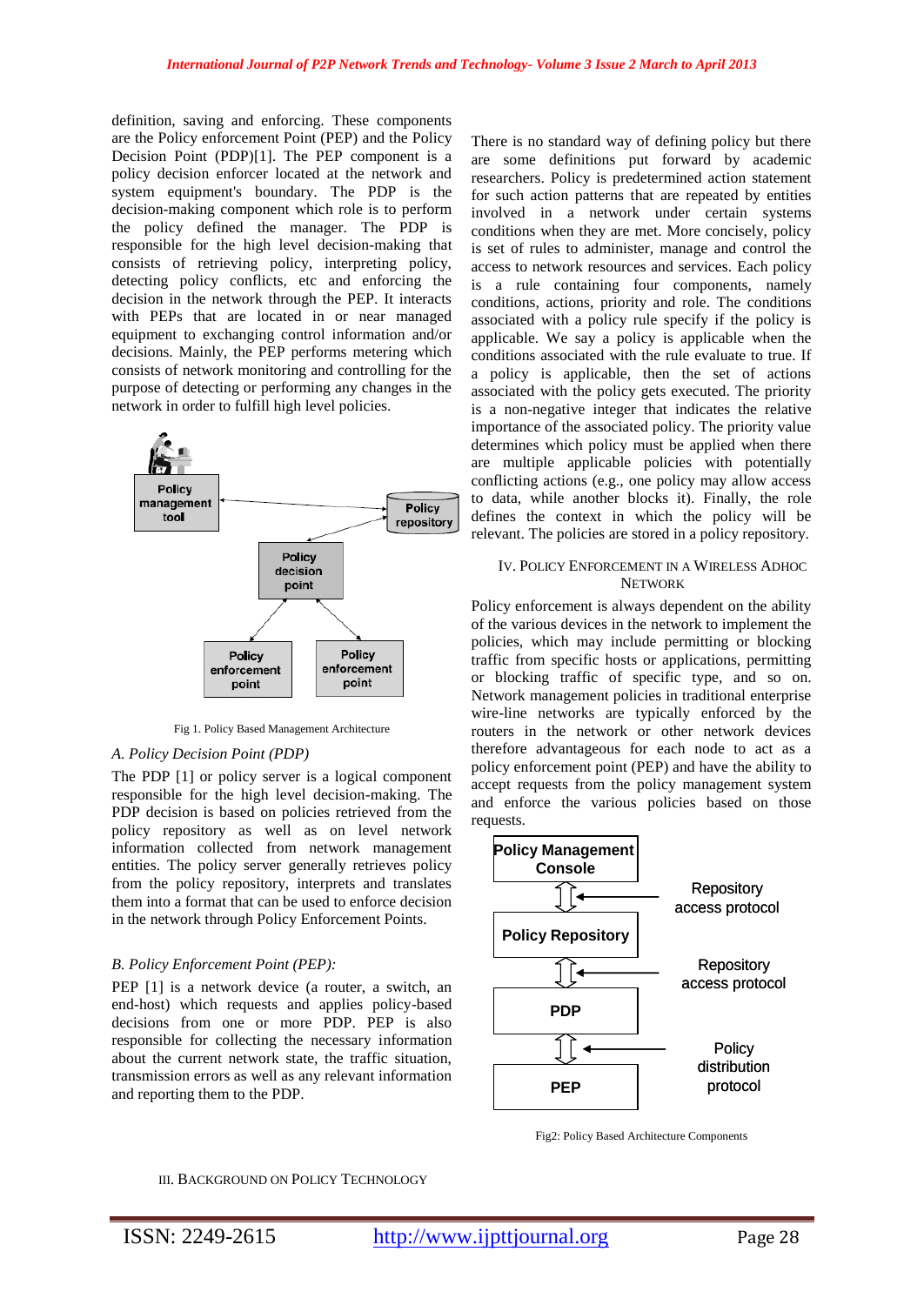The policy repository can be seen as a database that contains policy information. Several possibilities exist to store policy information (e.g. text files, database), however they must, necessarily, obey to a specific data model used to represent policy information.

### V. POLICY BASED TRAFFIC MANAGEMENT

Policy-based traffic management (PBTM) [3], a subdomain of policy-based network management (PBNM), is management paradigm in networking that separates administration operations from other basic network operations. It provides a flexible and robust mechanism to allocate network resources and services like bandwidth allocation, quality of service, access rights, traffic prioritization and security to different network elements. It results in increasing quality of work, efficiency, adaptability, coherent network behaviour, flexibility and reduced maintenance cost regarding to network management. Policy as a goal or course of action to guide present and future network decisions. More concisely, policy is set of rules to administer, manage and control the access to network resources and services. There are mainly two types of network operations: Core network operations, management operations. Network management can be further broken into three major types of management tasks: Network QoS Management, Network Security Management, and Network Configuration Management. QoS and security, both requires configuration management and are dependent on it. However network policies can be classified generally into the following six broad categories

- Performance Management Policies
- Security/Access Control Policies
- Quality of Service Policies
- Administrative/Configuration Management Policies
- Fault Management Policies
- Customized/Event Condition Action Policies

# *A. Distinct Characteristics of Policy based Network Management:*

- Classification of network Traffic
- Degrees of control
- Stateful Traffic Inspection
- User Identification
- Application Identification
- Policy Enforcement

*B. Service and Controls of Policy Based Network management:*

- Scalability
- Scope of Control
- User Specific Privileges
- Traffic priority
- Search restrictions
- Alert Notifications

## VI. DISTRIBUTED POLICY MANAGEMENT **ARCHITECTURE**

Management of large networks is not usually possible from a single network management system because a single system will need to maintain a large quantity of data[2]. Further, the number of functions that the single system will need to perform may require a very large amount of CPU processing. Traditional network management systems distribute the management functions to several systems and usually multiple layers of management. Unique characteristics of wireless ad hoc networks also make it necessary to distribute the network management functions. Depending on the specific application that the wireless ad hoc network is used for, additional requirements may exist that mandate a distributed architecture and potentially drive the implementation of a specific distributed architecture. Designing an effective distributed architecture for the specific application that is supported by the network is a challenging problem that involves many trade-offs. There are two general approaches that have been proposed for distributing the network management functions.

In the peer-to-peer architecture, the network is divided into domains and each domain is managed by a single network management system that is fully independent from the network management systems in the other network domains. Coordination among network management systems in different domains may not be possible or may not be allowed because the different domains may belong to different administrative entities. Coordination among the network management systems in each domain may only be allowed if it benefits both domains.



Fig 3: Peer to Peer policy management architecture

The alternative distributed policy management architecture is the hierarchical architecture. In the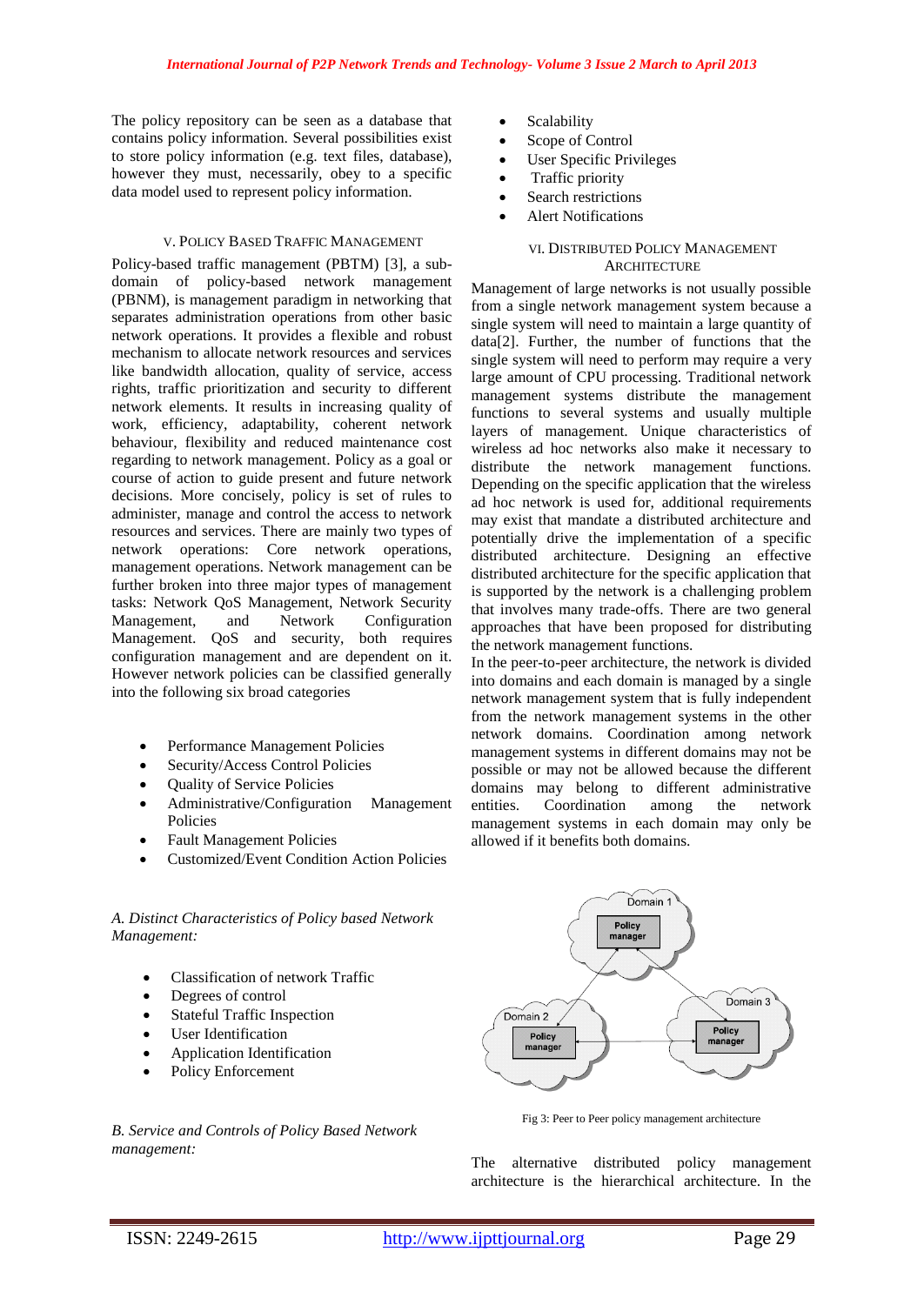hierarchical architecture each policy manager is responsible for managing a network domain which may contain one or more network devices. The difference in the hierarchical architecture is that the different domains are not independent administratively. There is a relationship among the policy managers of each domain reflected in the hierarchy. This hierarchy affects how the various policy managers coordinate. The network is also divided into domains and each domain has its own management system but each system is not independent of the others. In the hierarchical architecture there is a management system that is at the top of the hierarchy and all other systems are subordinate to that system. Distribution of the network management functions is driven from the top of the hierarchy such that policy enforcement is accomplished across the whole network and is implemented such that it benefits the entire network.



Fig 4 Hierarchical Policy management architecture

### VII. APPLICATION OF POLICY MANAGEMENT TO SECURITY MANAGEMENT

Policy management applies in general to various aspects of network management including security management. For example, policy management has been applied to managing access control (e.g. based on the level of trust of each node), which is a key security management area. One of the approaches for applying policy management to managing access control has been the use of policies for defining access control for users based on their roles rather than defining access control manually for each user which is called role-based access control. Some of the security management schemes explained below

## *A. Role-Based Access Control (RBAC)*

Role-based access control (RBAC)[2] is a widely used security scheme for providing access control. Although it is not really a policy management system, it can be considered as a vehicle for implementing access control policies, which is one of the most important aspects of security policies. RBAC assigns access privileges not to specific users but to specific roles. For example, a security administrator may have access privileges to significant services that other users may not. Tying access privileges to roles rather than individual users simplifies the management of access control because permissions only need to be entered once for the role and then each user with the same role receives the same permission, avoiding a repetitious and error-prone task. Also, changes in the security policies of the organization can be easily implemented by modifying permissions to roles and not to every individual user. It is also possible in RBAC systems to allow users to inherit permission from another role and then expand on the permissions for that role. For example, a security administrator may inherit all of the privileges that a regular user has and then obtain additional privileges that are unique to the administrator role. This further simplifies managing changes to security policies and provides the ability to consistently manage access control.

## *B. Trust Management and the KeyNote System*

Trust management is a common framework for representing and managing security policies, security credentials, and trust relationships. A key advantage of this concept[4][5] is that it allows applications to treat these three key security functions consistently and in a unified manner reducing overall complexity and risk of security flaws. KeyNote trust management system that has been developed for implementing the trust management concept and is representative of the concept. In the KeyNote system security policies are defined as small programming units that authorize specific users to perform specific actions under certain conditions.

The KeyNote system has the following concepts:

- Principals are entities that can be authorized to perform certain functions. They may be users, objects, programs, etc.
- Policies and credentials are specified using a concept called assertion. Assertions are the basic programming units that define the conditions under which a principal authorizes actions requested by other principals. Policies are authorized by a principal called "Policy" who is the root of the trust hierarchy.
- Actions are a collection of attribute-value pairs. Applications make queries to the KeyNote system requesting whether a particular set of actions is authorized or not. The KeyNote system determines compliance based on the security policies and returns a policy compliance value (e.g. authorized, unauthorized).

The KeyNote architecture which has been extended in what is called the STRONGMAN [6]. The STRONGMAN (scalable trust of next generation management) approach assumes that high-level policies are specific to applications and therefore policy languages specific to the application are used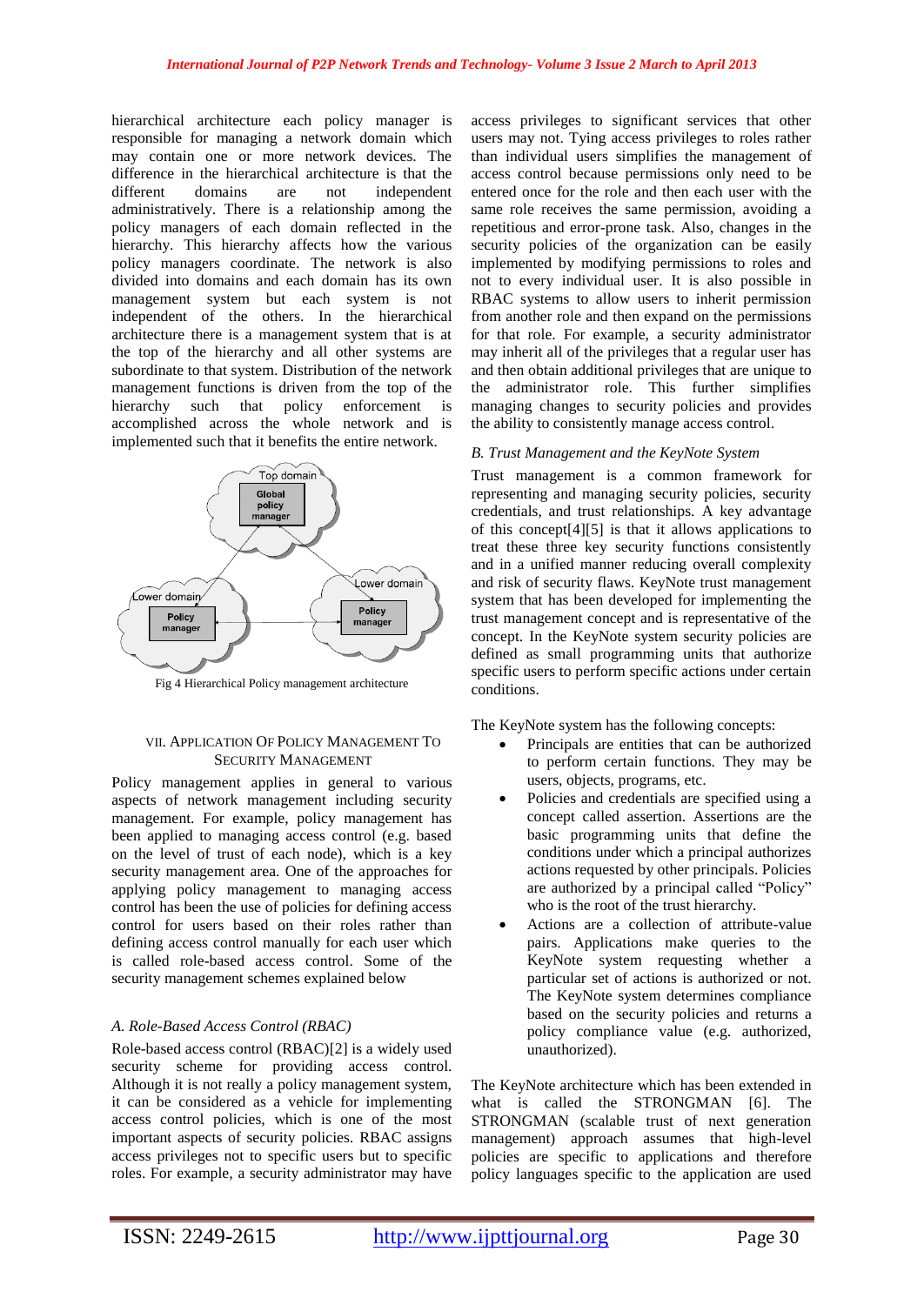for specifying high-level policies. All the high-level policies are then translated into a common low-level policy language. The low-level policy language hides the implementation complexities from the high-level policy engines. The low-level policies are defined using the KeyNote system. The STRONGMAN architecture relies on the KeyNote system. KeyNote is a simple trust management system that provides compliance checking. In other words, it supports checking whether a proposed action complies with the local policies. Policies can be broken into smaller pieces which are signed assertions called credentials. Credentials can be distributed over the network and then local nodes can make decisions based on those credentials. Credentials signed by multiple parties can be considered when making a specific decision. Each service that needs to determine whether to permit or decline specific requests can utilize the local compliance checker.



**Network elements**

Fig 5: STRONG MAN Architecture

Since policy is expressed as credentials issued to users, it is not necessary to distribute policies throughout the network to all policy enforcement points. Users are required to provide credentials to prove that they are allowed to perform specific functions. With time, policy enforcement points learn the various policies that need to be enforced. Credentials may age with time to allow revocation of credentials.

# *C. Firewall Management*

In Firewalls are probably the key devices for securing enterprises from outside threats. Firewalls are usually positioned at the boundaries of enterprises with external networks and limit the traffic that is allowed to enter the enterprise. The main idea behind firewalls is the belief that the fewer the traffic types that are allowed to enter the enterprise network the smaller the risk from a malicious outside user. Firewalls are often even placed inside the enterprise to provide additional layers of protection in case the external perimeter is penetrated. This also helps limit access to portions of the network that host critical servers with even stricter traffic filters. Thus, it results in enhanced protection against outsiders as well as against potential malicious insiders (i.e. users operating within the enterprise network). Ensuring that firewalls in an enterprise are configured correctly is a challenging problem, to a large extent configuration of firewalls today is done manually. Firewalls as they exist in enterprise networks today are not directly applicable to wireless ad hoc networks. This is because in the adhoc environment, it is not possible to identify traffic concentration points where a firewall can be placed to filter most of the traffic.

## *D. Policy Enforcement in a wireless Adhoc Network*

Policy enforcement is always dependent on the ability of the various devices in the network to implement the policies, which may include permitting or blocking traffic from specific hosts or applications, permitting or blocking traffic of specific type, and so on. Network management policies in traditional enterprise wire-line networks are typically enforced by the routers in the network or other network devices. In wireless adhoc networks every node is typically involved in the networking functions such as routing. It is therefore advantageous for each node to act as a policy enforcement point (PEP) and have the ability to accept requests from the policy management system and enforce the various policies based on those requests. In wireless ad hoc networks there are usually no traffic concentration points where most traffic from the outside can be inspected and filtered. In these networks, as nodes move around, the boundaries of the network change and therefore every node or at least most nodes may become the boundary of the network with other external networks. Since every node may become part of the network boundary in order to provide effective protection from the outside every node in a wireless ad hoc network should have some policy enforcement capabilities. In wireless ad hoc networks there is also a significant threat from malicious or misbehaving insiders. In many applications envisioned for such networks, nodes are allowed to join the network dynamically. Such nodes can provide networking services, thereby becoming part of the critical infrastructure of the network. It is therefore important in such an environment for the network to be able to limit the access of all the nodes to the network and services provided over the network. This also leads to the requirement that policy enforcement points in wireless ad hoc networks must have the ability to protect each node from all other nodes. Therefore, a fully distributed solution where each node has policy enforcement capabilities is imperative for securing a wireless ad hoc networking environment. One potential approach for providing distributed policy enforcement capability is utilizing a fully distributed implementation of a firewall. The distributed firewall in was originally proposed for protecting the hosts and the network from insiders in a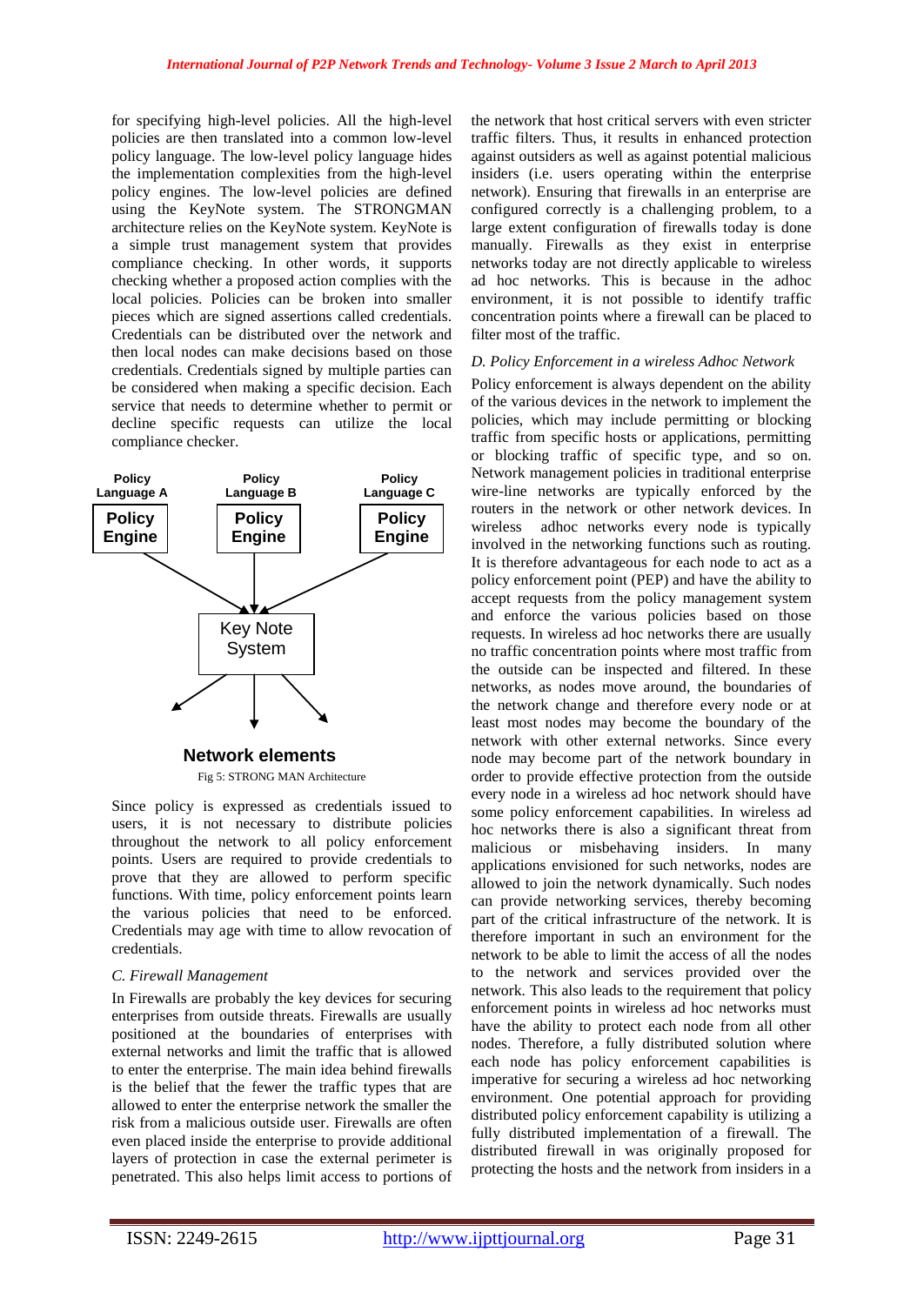large enterprise environment. Since insiders may be anywhere in the enterprise, the traditional approach of placing a few firewalls at the network boundaries is not a viable solution for protecting the network from malicious insiders. Protecting the network from insiders in an enterprise environment also requires a fully distributed solution. This leads us to believe that a solution such as the one described can be adapted to the wireless ad hoc networking environment. The key concept proposed [7] is the use of a Network Interface Card (NIC) at each host, which is a hardened tamperresistant device that incorporates firewall capabilities. The NIC is a non by passable interface to the network that has its own processor and memory that is not accessible from the host operating system or the applications running on the host the NIC is protecting. Therefore, the NIC cannot be easily compromised by malicious users. The NIC is controlled only by a policy server that distributes new packet filtering firewall rules (i.e. access control policies) during start up and whenever new or updated policies need to be enforced. In the policy server is a centralized wellprotected entity in the enterprise environment that can be used to define the security policies to be enforced by the distributed firewall implementation. The policy server needs to be well protected, because a compromised policy server can be used to open up the defenses of all nodes by implementing policies that would allow any traffic to go through the NIC.



Fig 6: Distributed Firewall Architecture

One of the challenges is that the interface from a host to the network in a typical enterprise environment is based on Ethernet. In a wireless ad hoc network the network interface is not usually Ethernet-based but most likely some type of a radio interface. The other challenge with the architecture is the applicability of the centralized policy server in a wireless ad hoc networking environment. It is very difficult to ensure that a centralized policy server will be able to communicate with all NIC at all times. In a wireless adhoc network environment, connectivity to nodes is intermittent and it is impossible to ensure connectivity between the policy server and all NIC.

#### VIII CONCLUSION

In this paper we have presented the policy based management architecture, Traffic management and applications of policy for security management. We

identified policy-based management as a promising approach for managing in adhoc networks. Policy-Based Network Management (PBNM) provides a logically centralized, simplified and automated control of the network as a whole, making management of complex network operational characteristics such as access control, and network security easier. Even though policy management is a well-developed technology for network management, there are many areas that need further investigation. Such areas include approaches for negotiating policies in a distributed policy management implementation, synchronizing policies across multiple distributed policy management systems, and resolving policy conflicts in such an environment. Each adhoc terminal includes PDP and PEP functionalities. The management of the adhoc network is based on a distributed and hierarchal schema where delegation of management can be realized between various ad hoc network managers. Each manager can define its own policies that is constrained by the policies of the authoritative network manager. Managing access of users to the network and other systems is typically a slow and manual process. This is a challenging problem in particular because of the increased volatility due to node movements, connectivity changes, networks joining, and splitting, which necessitates frequent changes.

Policy-based network management allows administrators to define high-level security requirements, therefore allowing tools to automate the security management process.

#### **REFERENCES**

[1] Mouna Ayari, Farouk Kamoun, Davor Males "Towards a Policy-Based

Management for Ad Hoc Networks"

[2] Farooq Anjum and Petros Mouchtaris "Security For Wireless Ad Hoc Networks"

[3] Annie Ibrahim Rana Micheal O Foghlu Policy-based Traffic Management in Home Area Network –An Elementary Testbed Model

[4] M. Blaze, J. Feigenbaum, and J. Lacy, "Decentralized Trust Management," Proceedings of the 17th IEEE Symposium on Security and Privacy, IEEE Computer Society, New York, 1996, pp. 164–173,

[5] M. Blaze, J. Feigenbaum, J. Ioannidis, and A. Keromytis, "The KeyNote Trust-Management System Version 2," IETF RFC 2704, September 1999.

[6] A. D. Keromytis, S. Ioannidis, M. Greenwald, and J. Smith, "The STRONGMAN Architecture,"DISCEX 20003, Washington, DC, April 2003.

[7] T. Markham and C. Payne, "Security at the Network Edge: A Distributed Firewall Architecture,"DISCEX 20001, California, June 2001.

[8] A.Lindfors, "Policy Based Management in Ad-hoc Networks"http://www.tml.hut.fi/Opinnot/Tik110.551/2000/papers/p olicy\_management/internetworking.html

[9] J.Moffet,M.Sloman, " Policy Hierarchies for distributed Systems Management" IEEE December 1993

[10] M.Solman, " Policy Driven Management for Distributed Systems" Journal of Network and Systems Manegement, DEC1994 [11] Jorge Pena Cotarelo "Policy Based Management of overlay Networks" Sep 2010

[12] J. Wong, R. Hunt, "Policy Based Network Management", Department of Computer Science, University of Canterbury, NewZealand, February 2003.